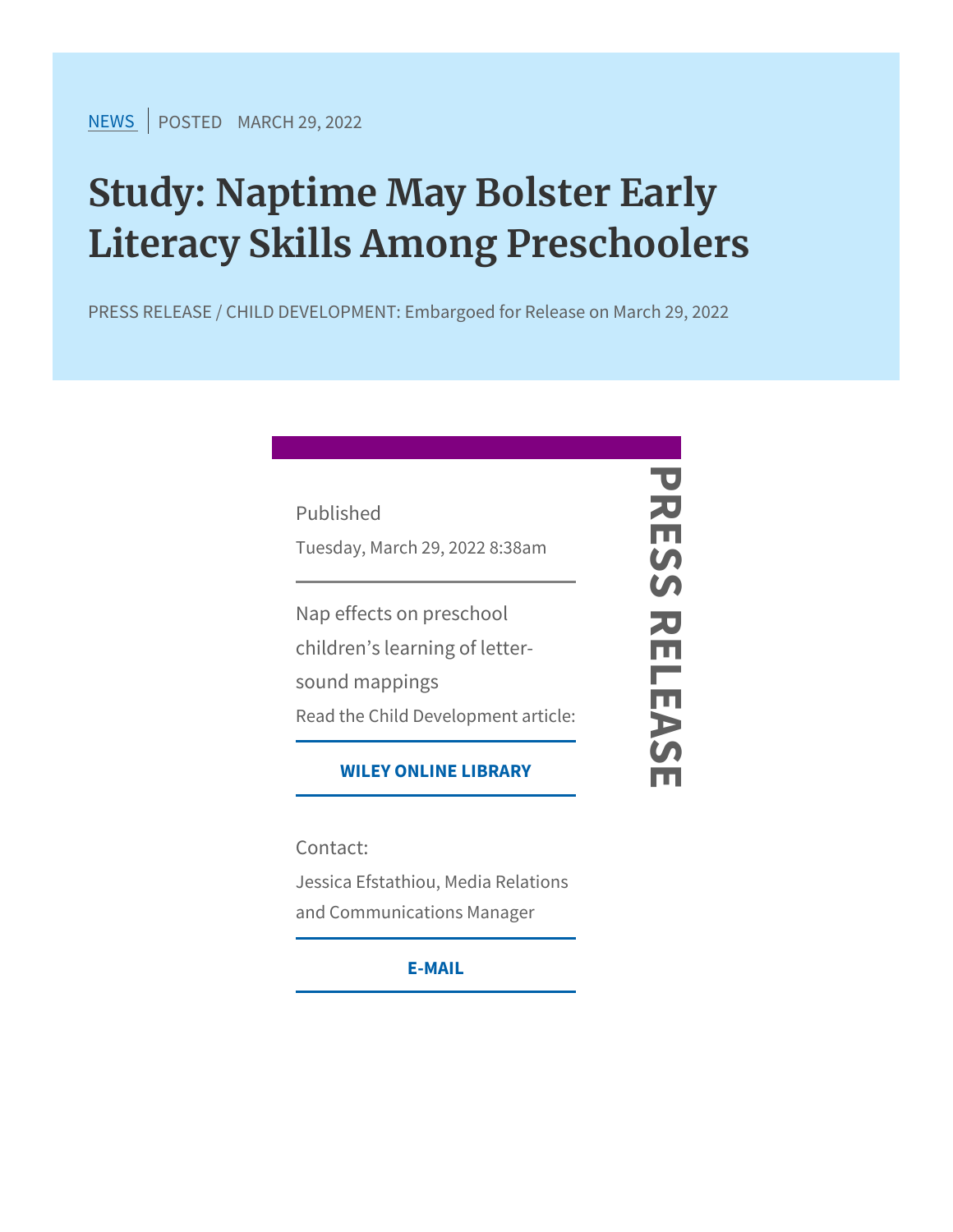The ability to map letters to sounds is considered an important indicator of early literacy skills. Previous research shows that letter sound mappings in kindergarten is strongly associated with later reading success and some children later diagnosed as dyslexic may show poor letter-sound knowledge in the preschool years. However, there is little known research about the relationship between sleep, memory development, and literacy skills.

A new study published in *Child Development* provides initial evidence that daytime naps could be beneficial for preschool children's learning of letter-sound skills. The research, conducted by scholars at Macquarie University in Australia, the University of Oxford, the University of York and the University of Sheffield investigated whether a daytime nap supports preschool children's ability to learn letter sounds and to transfer this newly learned knowledge to the recognition of printed words. This study provides initial evidence that naps could be beneficial for preschool children's learning of letter-sound mappings.

"Having a nap after learning might facilitate the capacity to utilize newly learned information in a new task," said Hua-Chen Wang, Lecturer in the School of Education at Macquarie University. "We found a positive nap effect on children's learning of letter-sound mappings, and in particular, using that knowledge to read unfamiliar words."

Thirty-two three-to-five-year-old children from two daycare centers in Sydney, Australia who napped regularly participated in the study. The daycare centers did not provide formal teaching of letter names or sounds.

Each child participated in seven sessions over two to four weeks which included the following:

- Pre-test: To establish baseline levels of letter-sound knowledge.
- Letter-sound mapping training: Held a week apart under both "nap" and "no-nap conditions."
- Post-tests: To assess learning once after a nap and once after a period of wakefulness. To examine whether any effect of nap on learning was maintained, knowledge was also reassessed one day later. Each session assessed letter-sound mappings and using explicit learning (e.g., "Which sound does the letter C make?") and knowledge generalization tasks (e.g., "Here's Tav and Cav, which one is /kav/?").